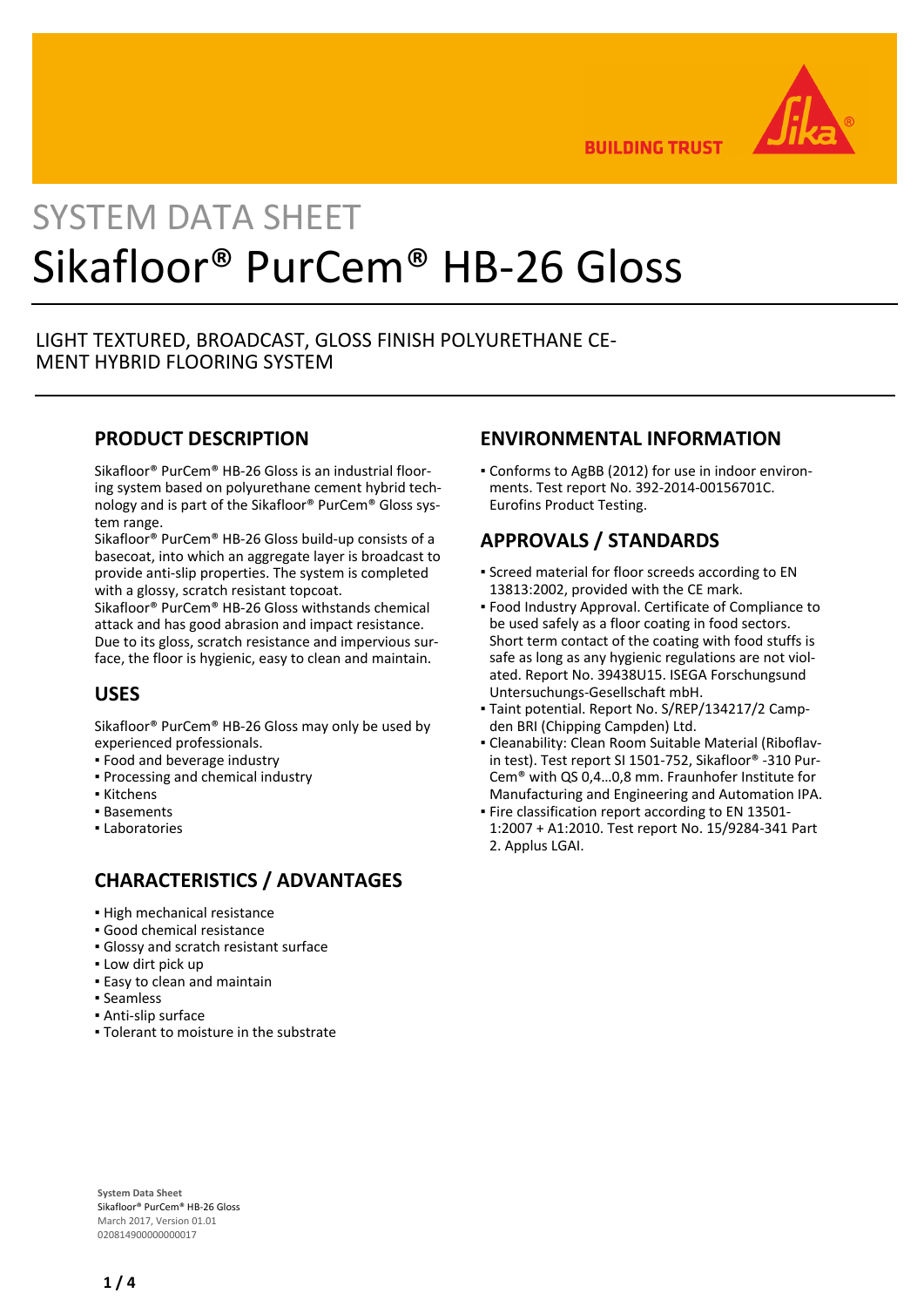**System Structure Sikafloor® PurCem® HB-26 Gloss**



| Layer           | <b>Product</b>                                    |
|-----------------|---------------------------------------------------|
| 1. Scratch coat | Sikafloor®-21/-210/-260 PurCem®                   |
| 2. Base coat    | Sikafloor®-260 PurCem®                            |
| 3. Top coat     | Sikafloor®-310 PurCem®                            |
|                 | + Aggregate broadcast 0.3–0.8 mm<br>/ Back-rolled |

As optional primers Sikafloor®-155 W/-156/-161 + quartz sand 0.3–0.8 mm broadcast to excess can be used. Please refer to the individual Product Data Sheet.

| <b>Chemical base</b>                         | Water-based polyurethane cement hybrid                                                                                                                                               |
|----------------------------------------------|--------------------------------------------------------------------------------------------------------------------------------------------------------------------------------------|
| Appearance                                   | Light textured, gloss finish                                                                                                                                                         |
| Colour                                       | Beige, Dusty Grey, Grass Green, Maize Yellow, Night Blue, Oxide Red,<br>Pebble Grey, Tele Grey 2                                                                                     |
| <b>Nominal Thickness</b>                     | $\approx$ 3 mm                                                                                                                                                                       |
| Volatile organic compound (VOC) con-<br>tent | Very low content of Volatile Organic Compounds. It fulfils the stringent de-<br>mands for indoor air quality and low VOC emitting products AFFSET, M1<br>Gold, AgBB, EMICODE and A+. |
|                                              |                                                                                                                                                                                      |

#### **TECHNICAL INFORMATION**

| <b>Shore D Hardness</b>          | ~275                                                                                                                                                      | (ASTM D 2240)   |
|----------------------------------|-----------------------------------------------------------------------------------------------------------------------------------------------------------|-----------------|
| <b>Abrasion Resistance</b>       | < 2000 mg (CS 22/1000/1000) (7 days / +23 °C)                                                                                                             | (DIN 53109)     |
| <b>Compressive Strength</b>      | > 45 N/mm <sup>2</sup> after 28 days at +23 °C / 50 % r.h.                                                                                                | (BS EN 13892-2) |
| <b>Tensile Strength</b>          | > 15 N/mm <sup>2</sup> after 28 days at +23 °C / 50 % r.h.                                                                                                | (BS EN 13892-2) |
| <b>Tensile Adhesion Strength</b> | $> 2.0 N/mm^2$                                                                                                                                            | (EN 1542)       |
| <b>Reaction to Fire</b>          | $BfI-S1$                                                                                                                                                  | (EN 13501-1)    |
| <b>Chemical Resistance</b>       | Please refer to Sikafloor <sup>®</sup> PurCem <sup>®</sup> Gloss chemical resistance guide. Con-<br>tact Sika technical service for specific information. |                 |
| <b>Thermal Resistance</b>        | -10 °C to +60 °C (at $\approx$ 3 mm thickness)                                                                                                            |                 |
| <b>Capillary Absorption</b>      | $< 0.01$ kg/(m <sup>2</sup> h <sup>0.5</sup> )                                                                                                            | (EN 1062-3)     |
| Skid / Slip Resistance           | R <sub>10</sub>                                                                                                                                           | (DIN 51130)     |





**BUILDING TRUST**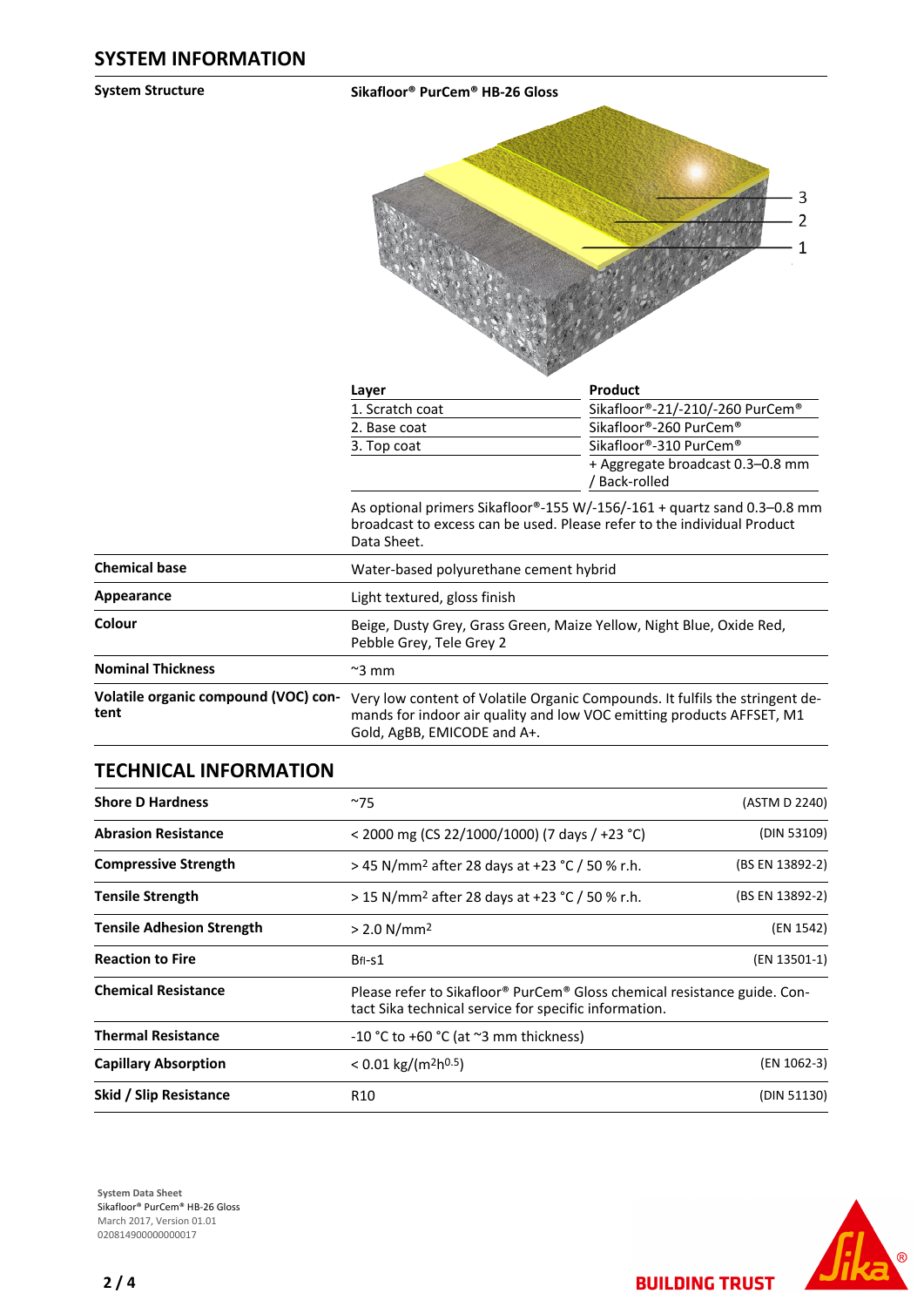## **APPLICATION INFORMATION**

| Layer              | Product                                                                                                                                                                                                                                                          |                      | Consumption                                                                                                                                                                                                                                                                 |  |  |
|--------------------|------------------------------------------------------------------------------------------------------------------------------------------------------------------------------------------------------------------------------------------------------------------|----------------------|-----------------------------------------------------------------------------------------------------------------------------------------------------------------------------------------------------------------------------------------------------------------------------|--|--|
| 1. Scratch coat    |                                                                                                                                                                                                                                                                  |                      | $~^{\sim}$ 1-2 kg/m <sup>2</sup>                                                                                                                                                                                                                                            |  |  |
| 2. Base coat       | $Cem^*$                                                                                                                                                                                                                                                          |                      | $~^{\sim}$ 1.9 kg/m <sup>2</sup> /mm                                                                                                                                                                                                                                        |  |  |
| 3. Top coat        | $Cem^*$                                                                                                                                                                                                                                                          |                      | $^{\sim}$ 0.5 kg/m <sup>2</sup>                                                                                                                                                                                                                                             |  |  |
|                    | rolled                                                                                                                                                                                                                                                           |                      | $^{\sim}$ 0.2 kg/m <sup>2</sup>                                                                                                                                                                                                                                             |  |  |
|                    |                                                                                                                                                                                                                                                                  |                      |                                                                                                                                                                                                                                                                             |  |  |
|                    | Please refer to the individual Product Data Sheets                                                                                                                                                                                                               |                      |                                                                                                                                                                                                                                                                             |  |  |
|                    | +10 °C min. $/$ +35 °C max.                                                                                                                                                                                                                                      |                      |                                                                                                                                                                                                                                                                             |  |  |
| 80 % max.          |                                                                                                                                                                                                                                                                  |                      |                                                                                                                                                                                                                                                                             |  |  |
| floor finish.      | Beware of condensation!<br>The substrate and uncured floor must be at least 3 °C above dew point to<br>reduce the risk of condensation or other disturbance of the surface on the                                                                                |                      |                                                                                                                                                                                                                                                                             |  |  |
|                    | +10 °C min. $/$ +30 °C max.                                                                                                                                                                                                                                      |                      |                                                                                                                                                                                                                                                                             |  |  |
| rising moisture.   | Sikafloor <sup>®</sup> PurCem <sup>®</sup> HB-26 Gloss can be installed on substrates with higher<br>moisture content. The substrate needs to be visibly dry and have an ad-<br>equate pull-off strength min 1.5 N/mm <sup>2</sup> . No ponding water. Check for |                      |                                                                                                                                                                                                                                                                             |  |  |
| <b>Temperature</b> | <b>Foot traffic</b>                                                                                                                                                                                                                                              | <b>Light traffic</b> | <b>Full cure</b>                                                                                                                                                                                                                                                            |  |  |
| $+10$ °C           | ~36 hours                                                                                                                                                                                                                                                        | ~48 hours            | $~\sim$ 7 days                                                                                                                                                                                                                                                              |  |  |
|                    |                                                                                                                                                                                                                                                                  | $\approx$ 22 hours   |                                                                                                                                                                                                                                                                             |  |  |
| $+20 °C$<br>+30 °C | $^{\sim}$ 18 hours                                                                                                                                                                                                                                               |                      | $~\sim$ 3 days<br>$~\sim$ 2 days                                                                                                                                                                                                                                            |  |  |
|                    |                                                                                                                                                                                                                                                                  |                      | Sikafloor®-21/-210/-<br>260 PurCem®<br>Sikafloor®-260 Pur-<br>Sikafloor®-310 Pur-<br>+ Aggregate broadcast<br>0.3-0.8 mm / Back-<br>Consumptions are theoretical and do not include any wastage or addition-<br>al materials needed due to porosity, substrate profile etc. |  |  |

#### **PRODUCT INFORMATION**

| Packaging                 | Please refer to the individual Product Data Sheets |
|---------------------------|----------------------------------------------------|
| <b>Shelf Life</b>         | Please refer to the individual Product Data Sheets |
| <b>Storage Conditions</b> | Please refer to the individual Product Data Sheets |

#### **MAINTENANCE**

#### **CLEANING**

Please refer to the Sikafloor® Cleaning Regime.

#### **FURTHER DOCUMENTS**

Please refer to:

- Sikafloor® PurCem® Gloss Information Manual
- **.** Sika<sup>®</sup> Information Manual Mixing and Application of Flooring Systems
- **Examps Information Manual Surface Evaluation & Pre**paration
- Sikafloor® PurCem® Product Data Sheets

#### **LIMITATIONS**

. Do not apply to PCC (polymer modified cement mortars) that may expand due to moisture when sealed

**System Data Sheet** Sikafloor® PurCem® HB-26 Gloss March 2017, Version 01.01 020814900000000017

with an impervious resin.

- Always ensure good ventilation when using Sika-▪ floor® PurCem® products in a confined space, to prevent excessive ambient humidity.
- **Freshly applied Sikafloor® PurCem® products, must** be protected from damp, condensation and direct water contact (rain) for at least 24 hours.
- Protect the substrate during application from con-▪ densation from pipes or any overhead leaks.
- Do not apply to cracked or unsound substrates.
- Always allow a minimum of 48 hours after product application prior to placing into service in proximity with food stuffs.
- Products of the Sikafloor® PurCem® range are sub-▪ ject to discolouration when exposed to UV radiation. Depending on colour there are no measurable losses of any properties when this occurs, and it is a purely aesthetic matter. Products can be used outside provided the change in appearance is acceptable by the customer.

**BUILDING TRUST**